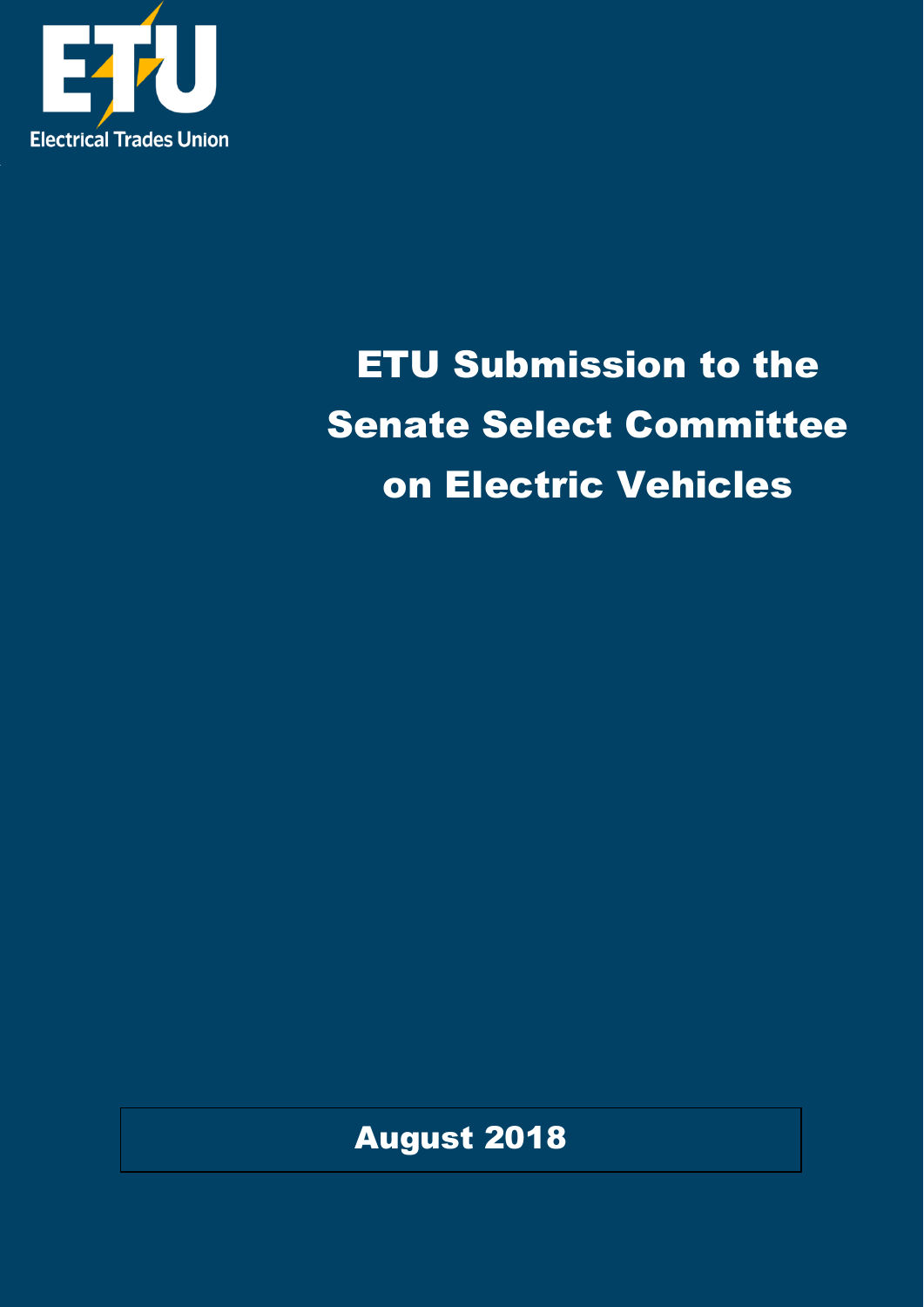# **Contents**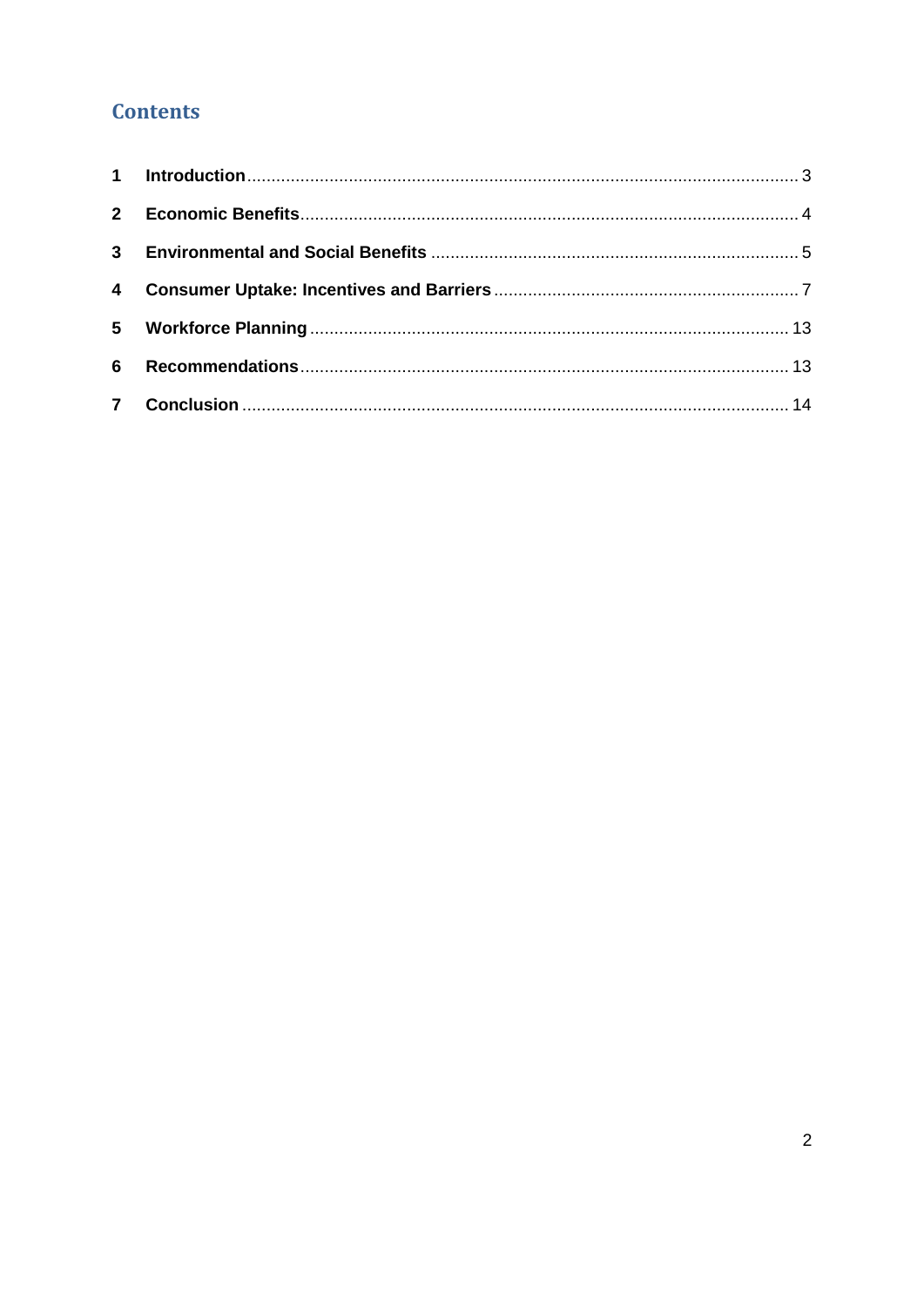## <span id="page-2-0"></span>**1 INTRODUCTION**

The Electrical Trades Union of Australia (ETU) is the Electrical, energy and Services Division of the Communications, Electrical, Electronic, Energy, Information, Postal, Plumbing and Allied Services Union of Australia (CEPU). The ETU represents approximately 65,000 electrical and electronic workers around the country and the CEPU, as a whole, represents approximately 100,000 workers nationally, making us one of the largest trade unions in Australia.

The ETU welcomes the opportunity to make a submission to the Select Committee on Electric Vehicles. We also note the ACTU submission to the select committee and support the matters contained within that submission and the recommendations put forward.

The focus on the ETU's submission is on the opportunity to maximise Australia's supply chain competitive advantage, the capacity of a local Australian workforce to perform this work and the availability of currently dormant infrastructure that could be readily operationalised.

The submission also raises one of the most significant constraints to the capacity for Australia to ensure appropriate infrastructure is established to allow for charging of electric vehicles.

Australia has the opportunity to establish itself as a world leader in advanced manufacturing activities relating to the entire supply chain processes associated with electric vehicles. All that is needed is a Government with the foresight and courage to make these investment decisions and to ensure the right regulatory environment is created.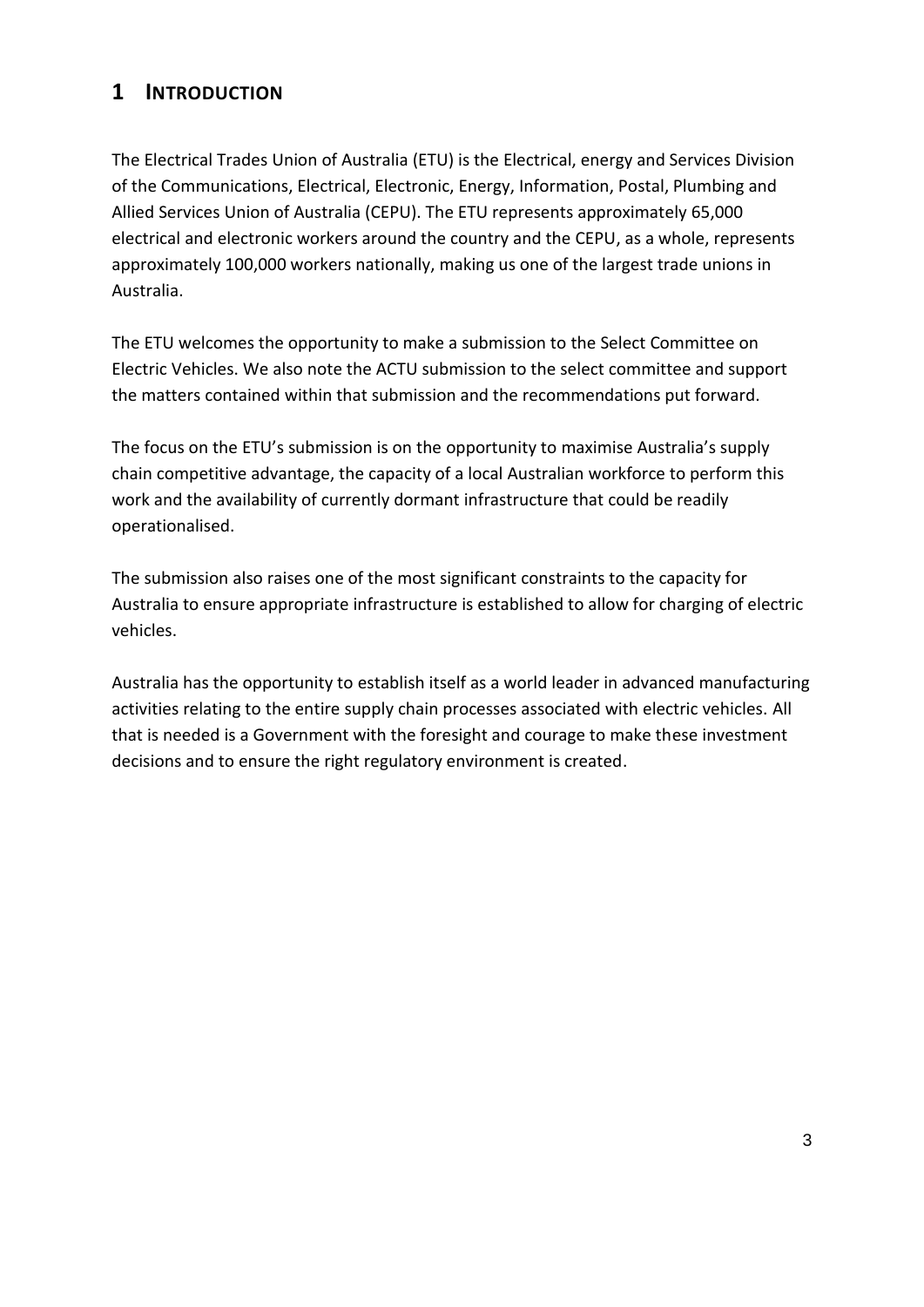## <span id="page-3-0"></span>**2 ECONOMIC BENEFITS**

There are many economic benefits of widespread electric vehicle uptake in Australia. These include developing opportunities for electric vehicle (EV) manufacturing and EV supply and value chain services in Australia, as well as the development of jobs through the creation of new industries and infrastructure to support these industries.

Economic benefits would include:

- Regional jobs in mining for resource extraction (particularly Vanadium and Lithium);
- Construction jobs in building supporting infrastructure;
- Creation of new industries such as battery manufacturing and microgrid power generation;
- Improvements to battery technology to benefit other sectors and industries (for e.g. shipbuilding and electrical power industries);
- Providing certainty in the transition from coal-fired power stations to renewable energy;
- Creating a value added, high technology advanced manufacturing industry for electric vehicles and resource processing; and
- Strengthening Australia's energy security.

Australia has some of the highest grade, and largest, deposits of Lithium and Vanadium in the world, particularly in Western Australia. Western Australia is also currently the largest producer of lithium, which is necessary to supply batteries for the emerging EV market.



Figure 1. Vanadium-Iron-Titanium deposits with mineral resource estimate as at 31 December 2016. The geological regions defined here are based on Geoscience Australia¿s Geological Regions Boundaries dataset. Vanadium-irontitanium deposit location information used in this map is derived from Geoscience Australiazs national mineral resources OZMIN database.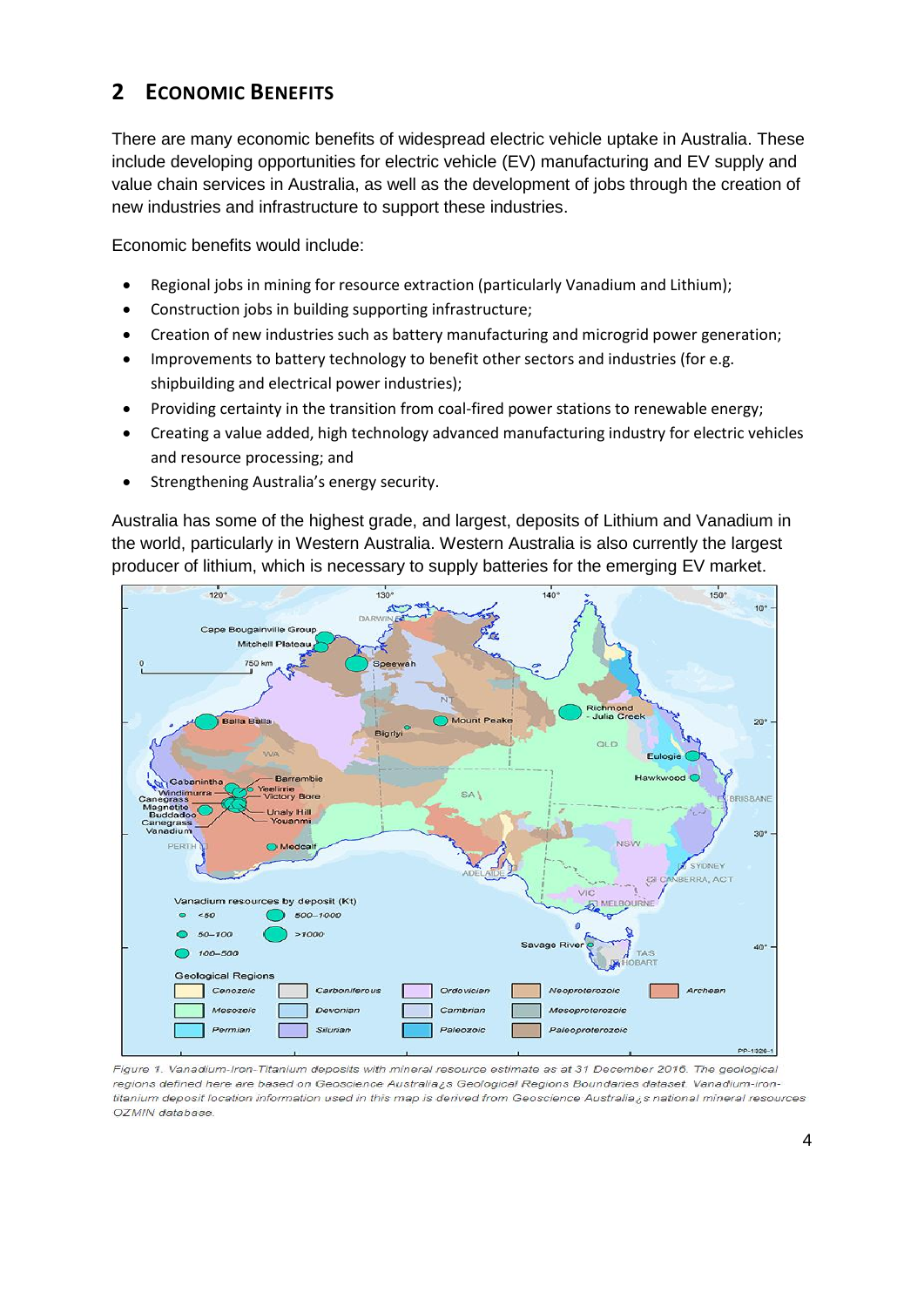Australia's lithium deposits also create opportunities for microgrid technology to revolutionise the power generating sector by removing the need to install new long distance, high voltage power poles and transmission towers and giving local regional communities the opportunity to control their energy supply.

There are many opportunities, in particular for EV manufacturing, vehicle supply and value chain services in Australia. These include:

- Potential to renew Australian vehicle manufacturing and associated spare parts and supply chain industries;
- Creating a vertical supply chain from mining to processing resources, metal production for manufacturing and design, the design and manufacture of EVs and associated parts;
- Battery manufacturing and vehicle sales;
- Increasing Australia's research and development capacity into new technology through research and development partnerships with organisations like the CSIRO;
- Retaining highly skilled/highly paid jobs in knowledge-based product advancement; and
- Creating public sector jobs to develop and apply the appropriate regulatory environment.

Currently in Australia there is a glut of dormant infrastructure that could easily be repurposed to facilitate an electric vehicle manufacturing industry. Since the Federal Government abandoned the car manufacturing industry along with other changes to policy settings which has seen reductions in other manufacturing industries there are many locations around Australia that have unused industrial and commercial premises that would be fit for purpose.

Whether it is the former Mitsubishi, Holden and Ford plants in South Australia and Victoria or the former train building facilities in New South Wales and Queensland, there are multiple locations strategically located nearby to road and rail freight transport corridors, and sea and air transport terminals.

# <span id="page-4-0"></span>**3 ENVIRONMENTAL AND SOCIAL BENEFITS**

## **Environmental Benefits**

The electrification of the transportation sector through the diffusion of plug-in EVs, coupled with cleaner electricity generation, is considered a promising pathway to reduce air pollution from on-road vehicles and to strengthen energy security. Other environmental benefits include reducing local air pollution, greenhouse gas emissions and oil dependency to meet our commitment to the Paris Agreement.

Microgrids can help solve regional power generation issues. By using stand-alone dedicated renewable energy systems, the risk caused by environmental factors such as bushfires can be reduced.

Australia's transport industry is the third largest source of emissions and the highest source of emissions growth. Cars alone, make up 46 per cent of all transport emissions.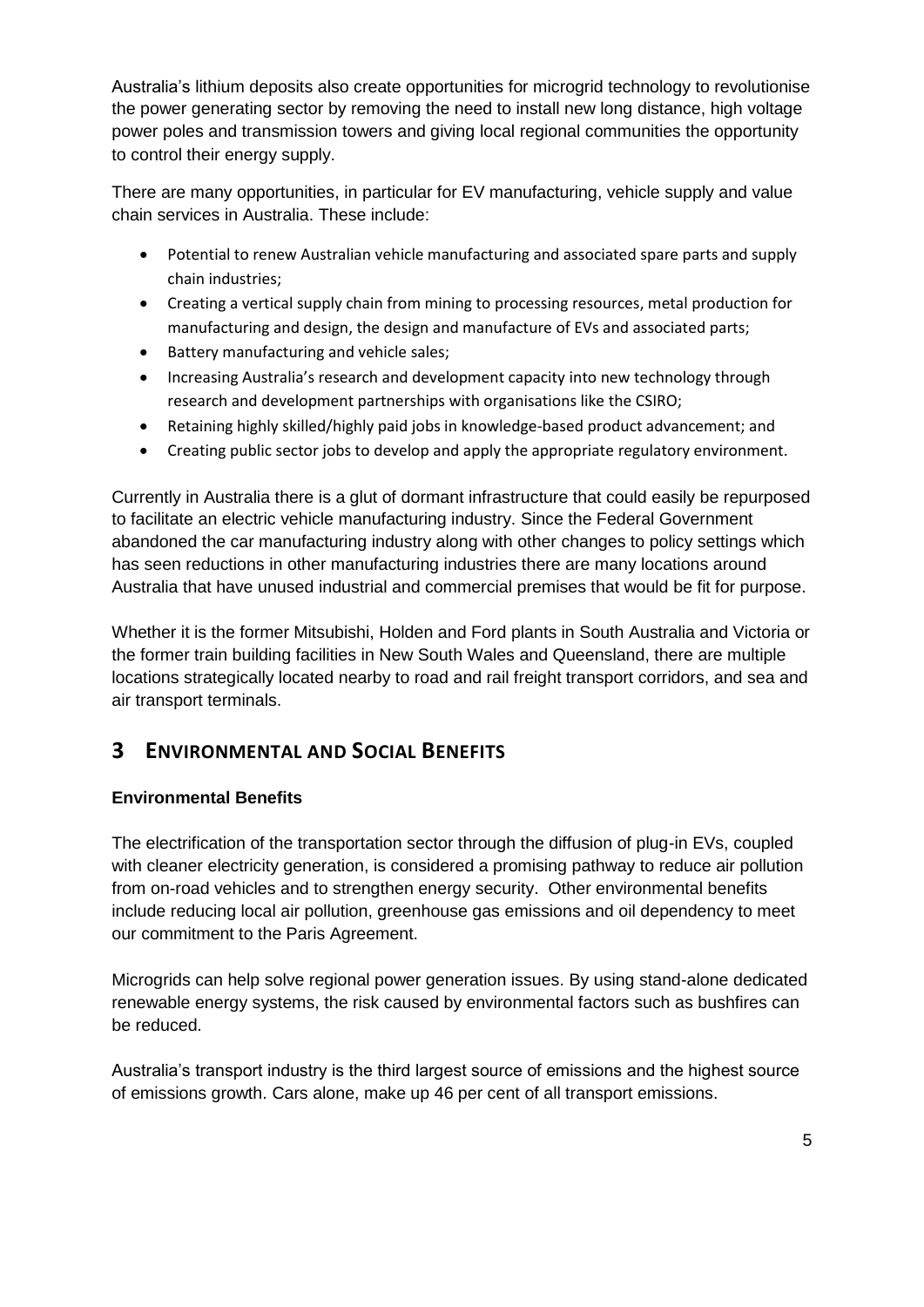Analysis by Climate Works Australia<sup>1</sup>, a partnership between The Myer Foundation and Monash University, identifies a number of environmental benefits of electric vehicles by reducing emissions from the transport sector, including improving the fuel efficiency of Australia's light vehicle fleet, which can deliver substantial environmental and economic benefits for the nation.

ClimateWorks' research found<sup>2</sup>:

- Best practice standards for light vehicle CO2 emissions standards could see the fuel efficiency of Australia's new light vehicle fleet improved by over 50% within 10 years
- Improving the fuel efficiency of passenger and light commercial vehicles could reduce greenhouse gas emissions by almost four megatonnes (Mt) of CO2 per year by 2020 and nine Mt CO2 per year by 2025
- By 2025, switching from conventional to electric vehicles could save drivers an average net annual savings of approximately \$350 over a five-year ownership period as well as help produce economy-wide fuel savings of almost \$8 billion per year
- Australia's fuel security can be enhanced through fuel efficiency, with fuel demand reducing under best practice standards by 40-66 million barrels per year in 2024
- Increasing uptake of electric vehicles while decarbonising the electricity grid (or sourcing electricity from low carbon sources) could provide emissions reductions of 9MtCO2 e by 2030 and 27MtCO2 e by 2050

## **Social Benefits**

-

By embracing EV technology, Australia has the potential to reap many social benefits including:

- Reducing Australia's carbon footprint;
- Reducing the need for transport of dangerous goods (fuel);
- Improving Australia's fuel security;
- Advancing jobs and Australia's standing in eco-tourism initiatives, for e.g.;
	- o Building the world's longest non-stop electric vehicle highway from Esperance to Broome;
- Better health outcomes for Australians through reduced exposure to air pollution; and
- Reduction in noise pollution, particularly adjacent to major road corridors.

It is important to note, that to get the full benefit of EV uptake there is a need to align renewable, non-polluting electricity sources with the operations of EVs. Otherwise gains in reduced fossil fuel consumption and greenhouse gas emissions of the vehicle will be negated by increased fuel consumption and emissions at the power source of the electricity grid.

<sup>1</sup> <https://www.climateworksaustralia.org/who-we-are>

<sup>2</sup> <https://www.climateworksaustralia.org/transport>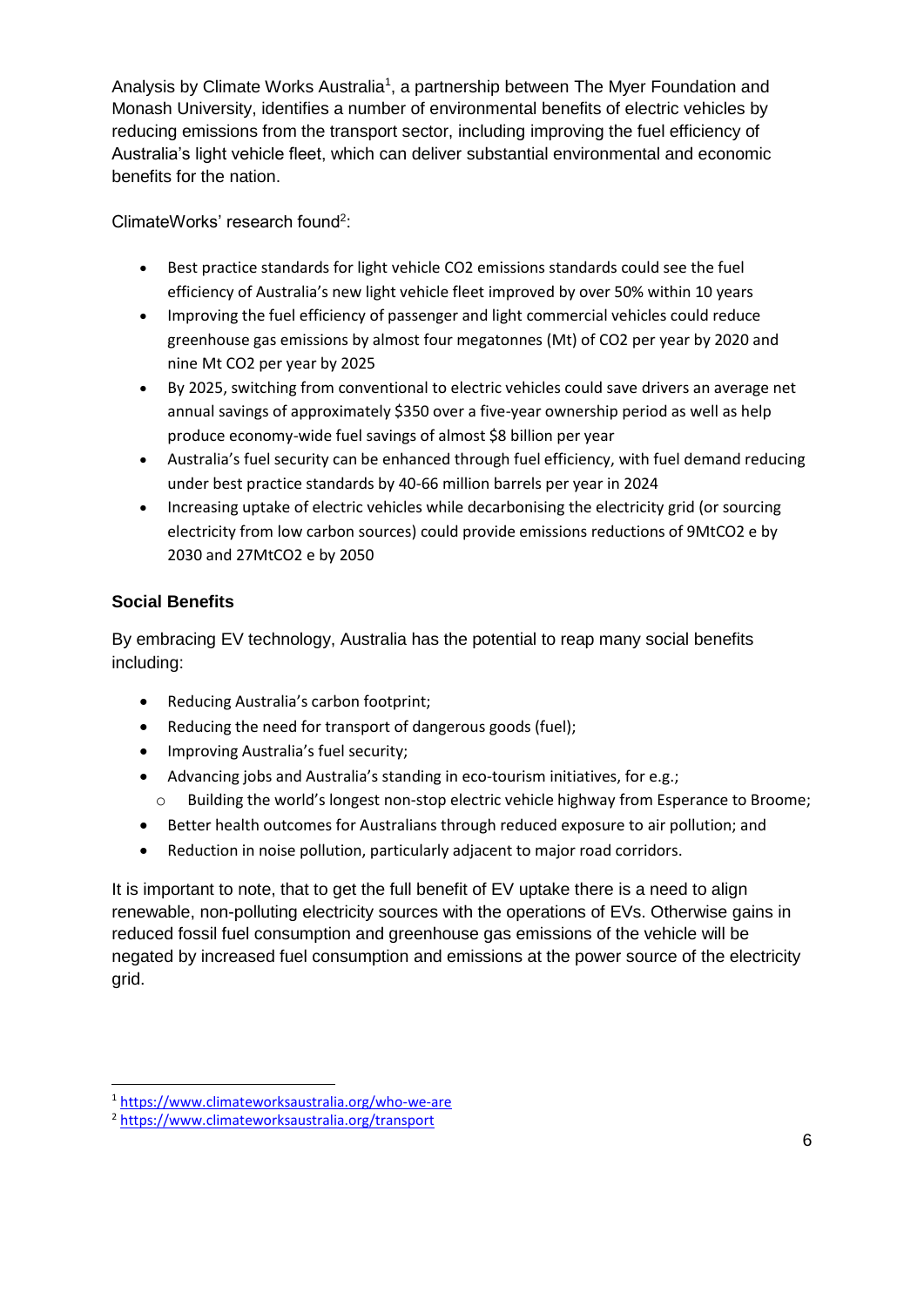# <span id="page-6-0"></span>**4 CONSUMER UPTAKE: INCENTIVES AND BARRIERS**

#### **Incentives**

There are several measures that could be implemented to support the acceleration of electric vehicle uptake:

- Increase consumer information on range capabilities and begin to build the infrastructure in highly visible areas to increase exposure;
- Increase infrastructure availability through targeted charging station investment;
- Lower upfront purchase cost by exemption of the Luxury Car Tax; and / or
- Targeted discount finance arrangements for purchase of EV's

'Range anxiety' is often seen as one of the major barriers to mainstream EV uptake. There is a common impression that EVs are an impractical option given the driving ranges of most existing models are lower than fossil fuel vehicles. In conjunction with range anxiety, a lack of public charging infrastructure discourages consumers from making the switch to an EV as consumers are wary of limited charging opportunities. The low uptake of EVs in Australia is partly due to the limited range of EV models available and the upfront cost. The cost of purchasing EVs is currently higher than equivalent fossil fuel vehicles, and this difference in upfront costs is a major barrier to consumers.

A comparative indicator of the uptake of electric vehicles is the uptake of solar photovoltaic (PV) installations in Australia. The installed PV capacity in Australia has increased 10-fold between 2009-11 and quadrupled between 2011-16. It was not until 2010 that Australia experienced a 'surge' in the uptake of consumer owned solar PV renewable energy generation systems. At that point in time there was a raft of government driven incentives introduced to encourage consumer confidence in purchasing small generation sized solar PV systems for residential properties. As of 31 March 2018, there are over 1.84 million PV installations in Australia, with a combined capacity of over 7.8 gigawatts.<sup>3</sup>

With the right federal and state government incentives, multiple jurisdictions have the potential to attract EV manufacturing and EV supply and value chain manufacturing to Australia, the government could explore measures such as:

- Providing tax offsets to companies who support local production.
- Support local and national companies in setting up the EV manufacturing industry
- Supporting whole vertical integration of the EV manufacturing industry i.e. from mining of ore to retail sale of electric vehicles and associated parts
- Proactive and early establishment, which would allow the government to dictate terms of integration unlike other disrupting technologies such as Uber.
- Tax exemptions and rebates for EVs;
- Non-monetary incentives such as High Occupancy Vehicle lane access, toll reduction and free parking;
- Building infrastructure to support an efficient roll out, such as fast charging stations;

<sup>-</sup><sup>3</sup> <http://pv-map.apvi.org.au/analyses>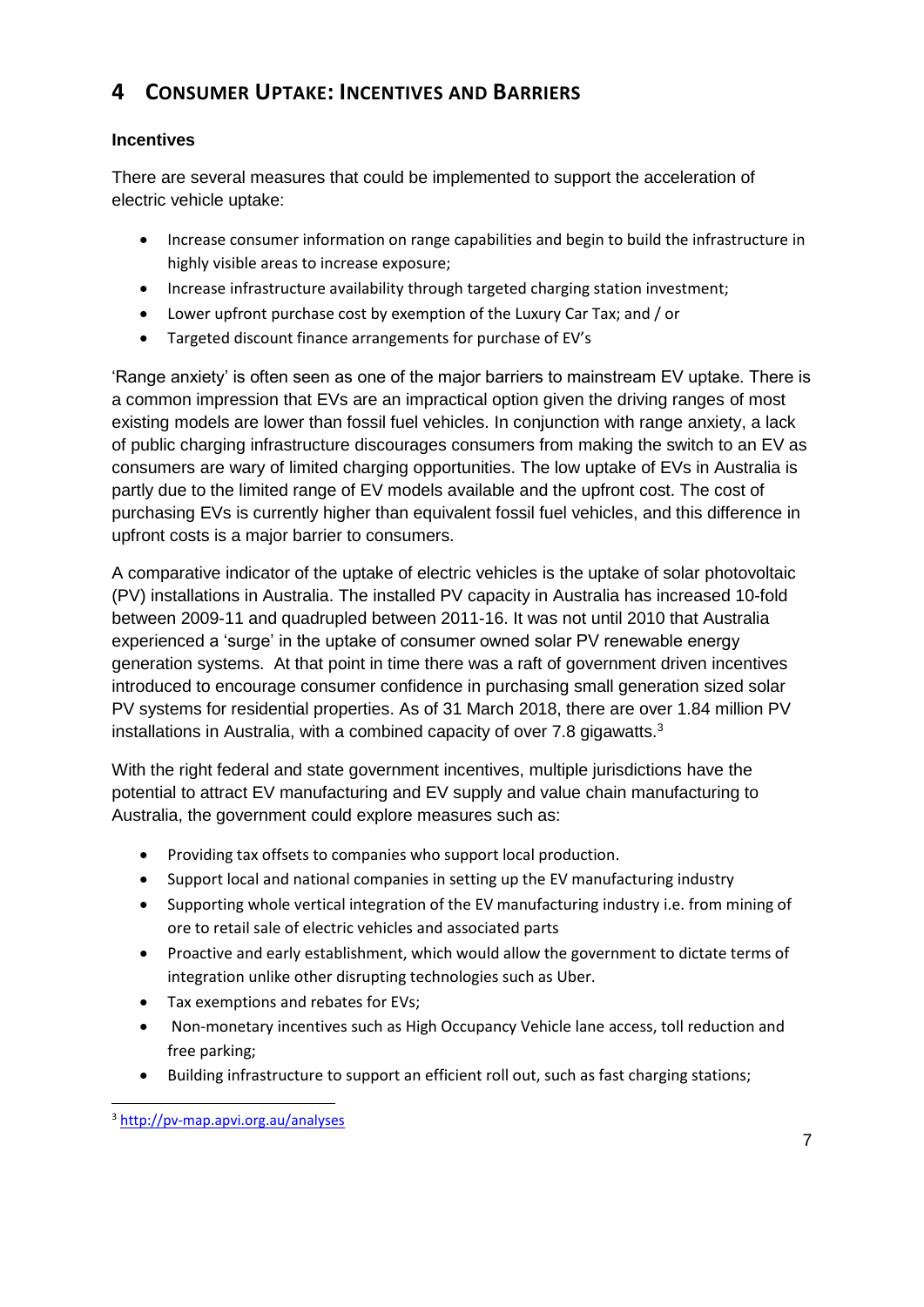- Increasing taxes on diesel and petrol vehicles;
- Tightening environmental standards on vehicles, a tax based on vehicle greenhouse gas emissions, is a "powerful instrument that can drive consumer demand towards fuel efficient cars and foster a more sustainable car market;
- Investing in research into renewable energy via the CSIRO;
- Removal of taxes on battery powered vehicles
- Extend the chain of production and expand into manufacturing of batteries adding to the value chain
- Develop highly skilled and highly paid jobs with pathways directly from TAFE and university.

A key focus for all levels of Government would be the need to reach agreement on a plan which would allow acquisition of land from old factory areas and dormant infrastructure which could then be used to establish the manufacturing and supply chain infrastructure needed for new electric vehicles.

Every other country that manufactures vehicles, subsidises this industry due to the return on the dollar on investment. The ETU notes many other submissions already detail this point and would add that there is an opportunity here for Governments in Australia to turn their mind to including a subsidy model designed around reinvigorating dormant infrastructure.

Current research and development grants and discounts in Australia are poorly structured, poorly administered and provided to business based on a company performing its own "selfassessment" on the activities being performed. A better use of research and development incentives would be for the genuine purpose of growing, supporting and expanding Australia's electric vehicle capacity.

The procurement policy settings of all levels of Government should also play a major incentive to the industry.

Finally, introducing appropriate regulatory settings to ensure infrastructure relating to charging stations needs to be incorporated into rules around new construction particularly relating to rules for developers.

#### **Barriers**

-

The elephant in the room for electric vehicles is the capacity of the grid to support scaling up of electric vehicles with regards to charging without impacting the reliability of supply and network stability.

The capacity of the network, and quality of supply analysis is an area that requires State & Federal cooperation. As is, development of a robust policy position which integrates the objectives and outcomes sought with the Australian Energy Regulator.

Currently the AER is reducing allowed expenditure on electricity networks, on a scantily supported assumption that citizens want less power reliability, in return for very marginally reduced costs (Value of Customer Reliability).<sup>4</sup>

<sup>4</sup> https://www.aemc.gov.au/news-centre/media-releases/new-rule-makes-aer-responsible-determining-values-customer-reliability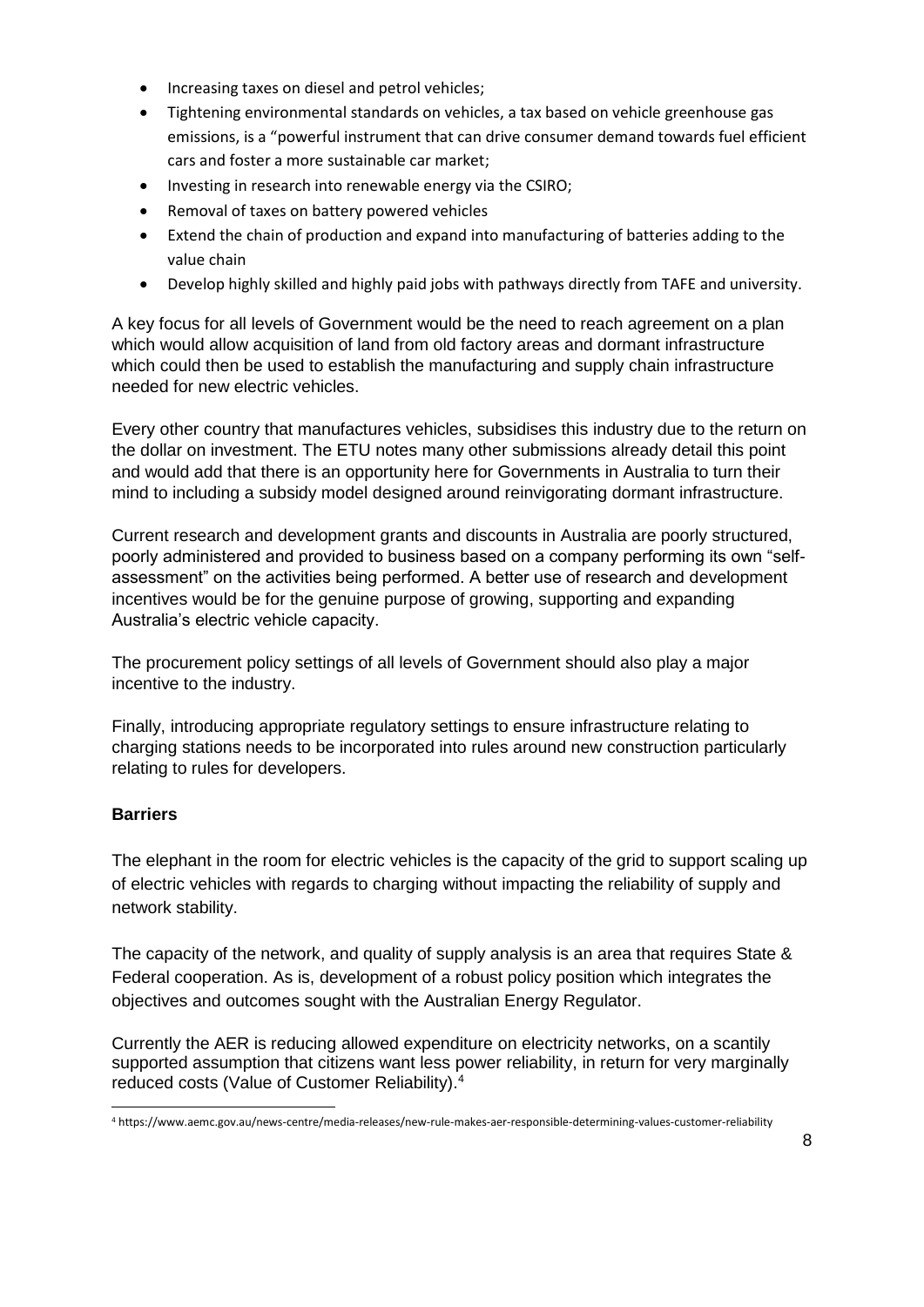This is the position that has been adopted and agreed by COAG, without any genuine public disclosure. Having decided that Australians do not want to pay for reliable power without actually asking them, billions of dollars of maintenance and upgrades of electricity networks, particularly in Victoria, have been ceased or deferred indefinitely.<sup>5</sup>

#### **AER AusNet Services Final Determination 2016-2020**

AusNet Services submitted that a lower Value of Customer Reliability (VCR) will result in less monetary value being attributed to the energy associated with supply interruptions that cannot be serviced should parts of its networks fail (energy at risk). Hence, augmentation projects will be implemented later than otherwise. It also stated that the lower VCR will also cause certain station rebuilds (replacement capex) to become economically unjustified.<sup>6</sup>

This is notwithstanding that there are more material ways to reduce the costs to consumers in privatised grids which do not abandon power reliability. In contrast, if the AER required grid owners to spend their maintenance allowance and stopped incentivising them to retain excessive profits through under-expenditure of the allowance provided, the appropriate investment into power reliability and quality could be re-established and maintained.

By way of example, the following excerpts from AusNet Services (one of 5 Victorian Electricity Distribution Grid Owners) 2018 Financial Statements, show that for only their AER *regulated revenue*, AusNet made an operating profit of \$540 million, from revenues of \$833 million. This is a further increase from 2017, where AusNet made \$467 million EBITDA from \$829 million in regulated revenues from their monopolized customers.

|                                    | <b>Electricity</b><br>distribution |                                    |         |
|------------------------------------|------------------------------------|------------------------------------|---------|
| 2018                               | \$Μ                                | 2017                               |         |
| Regulated revenue                  | 833.0                              | Regulated revenue                  | 825.9   |
| Excluded transmission revenue      |                                    | Excluded transmission revenue      |         |
| Unregulated infrastructure revenue |                                    | Unregulated infrastructure revenue |         |
| Customer contributions             | 48.1                               | Customer contributions             | 28.8    |
| Service revenue                    |                                    | Service revenue                    |         |
| Other revenue                      | 10.3                               | Other revenue                      | 13.5    |
| Total segment revenue              | 891.4                              | Total segment revenue              | 868.2   |
| Segment operating expense          | (351.2)                            | Segment operating expense          | (400.5) |
| Segment result - EBITDA (i)        | 540.2                              | Segment result - EBITDA (i)        | 467.7   |
|                                    |                                    |                                    |         |

#### **AusNet Services Annual Report 2018**

-

Moreover, under privatized grids, there is limited ability for States under the National Energy Market to set policy objectives for the standards, quality and reliability of supply of network providers. This includes not having any levers to ensure that the power supply capacity, reliability or quality to particular regions or industries can be achieved.

<sup>5</sup> <https://www.aer.gov.au/news-release/aer-issues-final-decisions-for-victorian-electricity-distributors>

<sup>66</sup> [https://www.aer.gov.au/system/files/AER%20-%20Final%20decision%20AusNet%20distribution%20determination%20-](https://www.aer.gov.au/system/files/AER%20-%20Final%20decision%20AusNet%20distribution%20determination%20-%20Attachment%2011%20-%20Service%20target%20performance%20incentive%20scheme%20-%20May%202016.pdf)

[<sup>%20</sup>Attachment%2011%20-%20Service%20target%20performance%20incentive%20scheme%20-%20May%202016.pdf](https://www.aer.gov.au/system/files/AER%20-%20Final%20decision%20AusNet%20distribution%20determination%20-%20Attachment%2011%20-%20Service%20target%20performance%20incentive%20scheme%20-%20May%202016.pdf)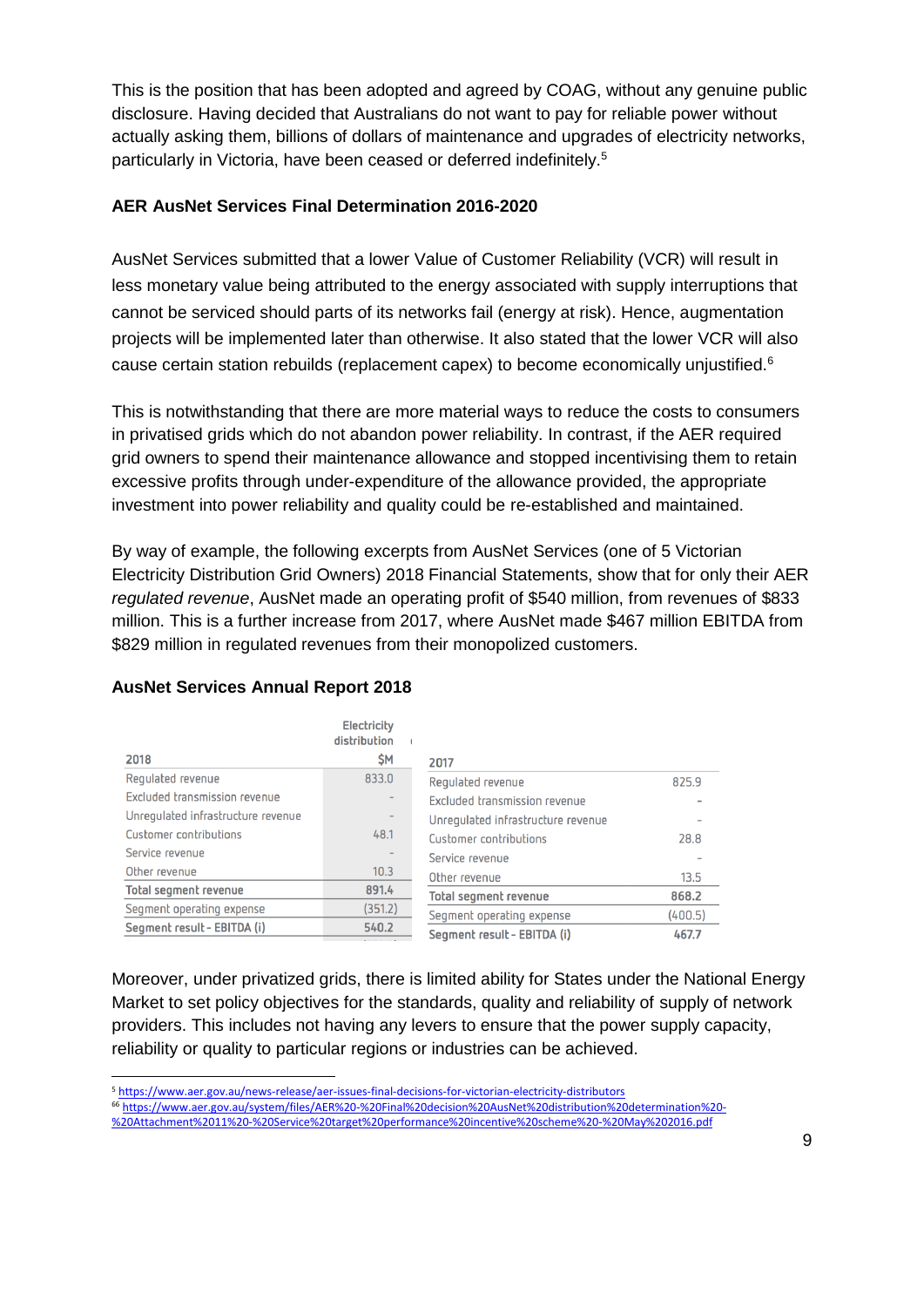The future of electric vehicles in Australia will depend on rectifying the extreme limitations of the NEM to provide for planning or delivery of electricity grids' capability to support any economic, social or environmental objectives, such as supporting the necessary infrastructure needed to make electric vehicles viable.

This is a critical issue, in particular for Victoria and South Australia, who have not been 'gold plated'. 'Gold plating' is a derogatory term used by privatisation advocates and interests to refer to the relatively higher investment and reliability of publicly owned grids.

Dr. Bruce Mountain, whose analysis is often relied upon to justify the term 'gold plating', concurs his analysis is being used out of context. Simply put, the diagram below shows the relatively greater investment in Zone Substations where a grid is publicly owned (public owned are on the left hand side) versus the privatised states. Each substation is unique and is built and installed to convert the available high voltage power, into lower voltage power to meet the demands of a geographical region. The control and protection equipment installed manages the network demands in an area, including voltage fluctuations, harmonics, load variances and power factor correction to ensure network stability.

Critically, when the load profile in an area exceeds the transformers capacity to deliver that amount of power, or becomes increasingly unstable it causes outages, which are usually associated with transformers & fuses exploding or protection systems operating.



Source: Bruce Mountain, 2016. Note AusGrid, Essential, Ergon, Endeavour and Energex were publicly owned. Note the relatively higher '\$ per connection' in some states primarily reflect the geographically larger network and smaller customer numbers in those States.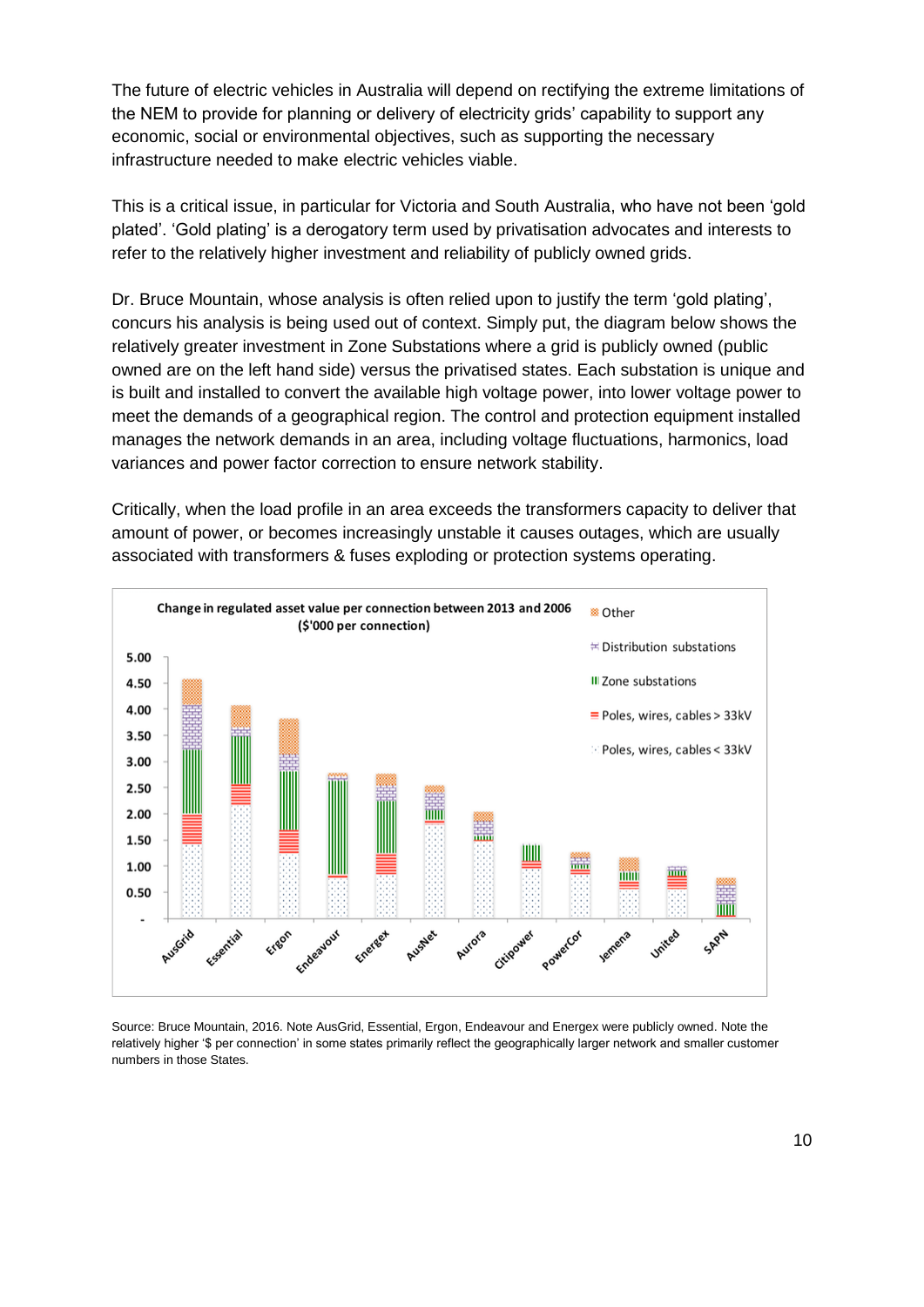An increasing number of EVs will pose a major challenge to the electricity network. The increase in the demand of power required for charging EVs may hamper the smooth performance of the network. To ensure secure and steady performance of the network it is essential to analyse the impact of EV charging stations on the power grid. In the past few years there is extensive research on the effect of EV charging stations on power distribution networks. 7

The growth in EV's in turn creates a growth in the impact of the EV charging loads on the operating parameters of the power system. The detrimental impact of EV charging station loads on a electricity network that hasn't planned for these kinds of loads cannot be ignored. The high charging loads of the fast charging stations results can increase peak load demand at unplanned times, reduced reserve margins, voltage instability, harmonics and reliability issues.

Significant uncontrolled charging of EVs can have adverse consequences for the electricity system, in terms of peak demand, as well as creating system instability. The degrading performance of the power system, and potential for system wide interruptions, cannot be ignored.

Privatised networks, like Victoria's, are already facing some extreme supply capacity constraints due to chronic, ongoing under-expenditure on the electricity network since privatisation. Like South Australia, Victorian taxpayers are now directly funding generation and grid capacity, because of the failed NEM experiment which encouraged profit gouging in lieu of investment.

Recent outages in Victoria and South Australia along with warnings issued by Australian Energy Market Operator (AEMO) leading up to the 2017/2018 summer have highlighted the existing vulnerability of the distribution networks, which carry electricity to consumers.<sup>8</sup> According to an AEMO report in late 2017, Victoria is already facing a higher risk of blackouts due to a shortage of reserve power in the national energy market. Victoria experiences power outages during peak periods of demand, such as during hot weather.

It is the privatized states' relative under-investment in transformers and substations to meet supply demand growth, which is a major obstacle to Victoria and South Australia increasing uptake of electric vehicles. This underinvestment is now being driven by the AER in other jurisdictions too.

Recent research studies in Victoria by Dr Julian de Hoog, Honorary Fellow at the University

<sup>-</sup><sup>7</sup> **Review of impact of electric vehicle charging station on the power grid https://ieeexplore.ieee.org/document/8397215/** [2017 International Conference on Technological Advancements in Power and Energy \( TAP Energy\)](https://ieeexplore.ieee.org/xpl/mostRecentIssue.jsp?punumber=8386712) December 2017 [Energy Systems](https://link.springer.com/journal/12667) Volume 6[, Issue](https://link.springer.com/journal/12667/6/1/page/1) 1, The importance of spatial distribution when analysing the impact of electric vehicles on voltage stability in distribution networks March 2015, pp 63–84

[International Journal of Electrical Power & Energy Systems,](https://www.sciencedirect.com/science/journal/01420615) Impact of electric vehicle fast charging on power system voltage stability [Volume 57,](https://www.sciencedirect.com/science/journal/01420615/57/supp/C) May 2014, Pages 241-249

<sup>8</sup> Adam Carey, 'Rise of blackouts in Victoria on the rise this summer, report warns', *The Age*, 6 September 2017 Adam Carey, 'Sunday blackouts a failure of electricity networks', *The Age*, 6 September 2017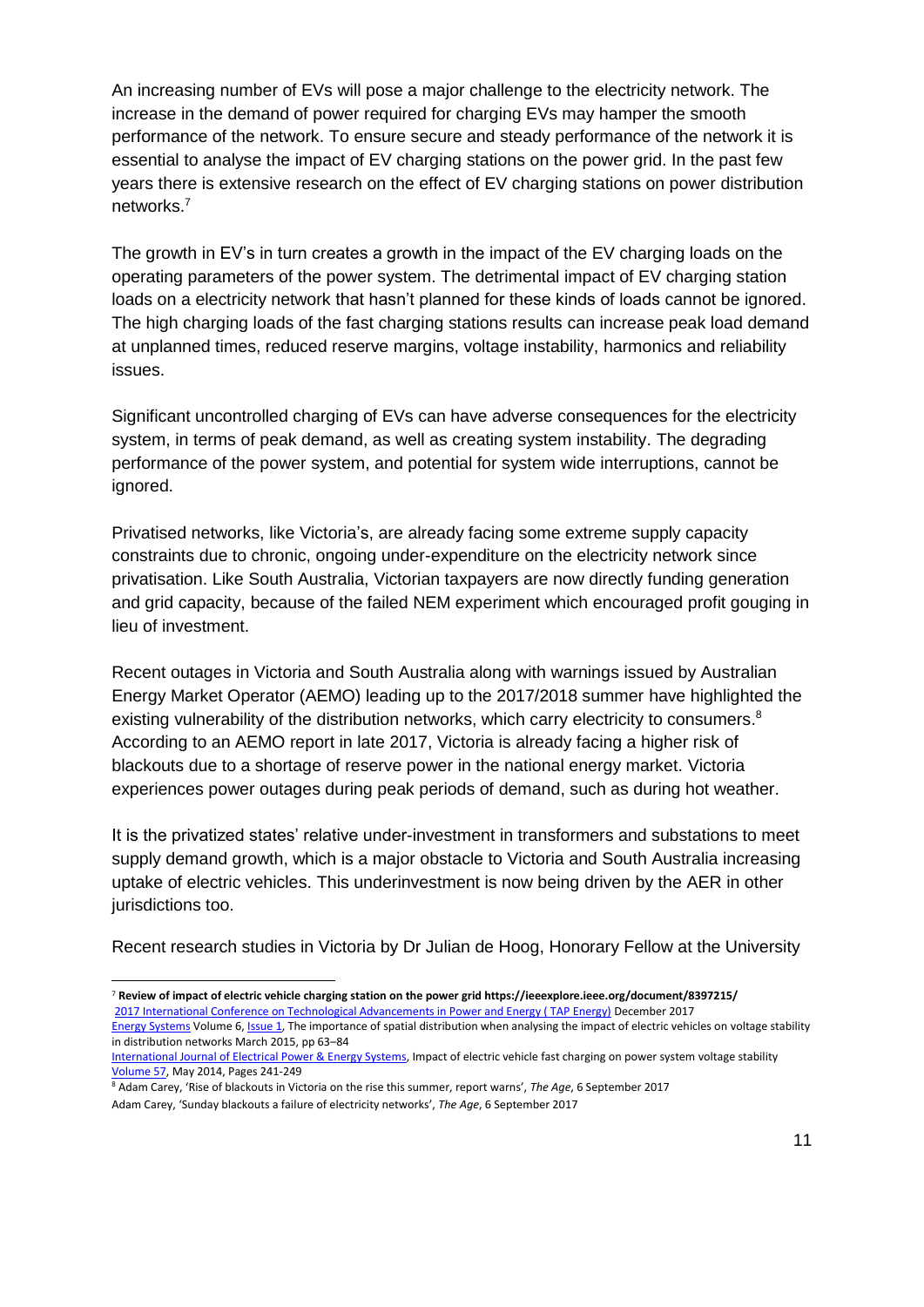of Melbourne, outlined the common issues which arise in a scenario of greater numbers of electric vehicles charging from the grid. In summary:

- 1. Extra demand on the network, which in turn means there is extra demand on the transformer and on the cables.
- 2. As more electricity is drawn through these networks, the voltage is affected at individual houses and affects appliances and other possessions that are also reliant on electricity at a certain voltage.
- 3. Most networks have three phases each house connects to one, and if a lot of people on one phase start to buy electric vehicles, you start to unbalance networks and that in turn leads to problems of voltage.

Dr de Hoog explained that in a typical network there are already imbalances due to houses being connected away from transformers. "With the added demand of electric vehicles drawing on a network, the project team had found in their modelling that 'typically the worst problems start to occur at around 10 per cent uptake' or 'every 10<sup>th</sup> house' when it starts to plug in an electric vehicle, 'that is when you may start to see the worst problems... typically around low voltage'.<sup>9</sup>

This finding is supported by many other studies, including recent reports by New Zealand's biggest electricity distributor warning next-generation electric vehicles with bigger batteries, and preference for faster chargers, could multiply a household's load on the power grid by up to 20 times.

"The perception that networks can absorb the uptake of EV charging is only true for the short term while batteries have a short-range capability, customers are satisfied with long charging times and chargers are evenly distributed across the network," it said.<sup>10</sup>

While some advocates, such as Mr Tim Olding, Director of the Sassafras Group, suggest that electric vehicles may represent a potential means to enhance the stability of the grid by acting as a distributed battery and a backup source of energy, due to the constraints of the regulatory model applied to the National Electricity Market, the vested profit interests of privatised networks and lack of coordination between State and Federal Governments this is currently an extreme fantasy.

While the technical capability may be achievable over the next decade, the upgrades to the network are still required to 'balance' the energy provided. The biggest obstacle however, especially for Australia, is that the network and vehicle technologies that would need to be developed and implemented in unison, and total interoperability would need to be agreed, shared and financed. This is a practical and commercial impossibility for multiple, privately

-

<sup>9</sup> Dr Julian de Hoog, Honorary Research Fellow, Melbourne School of Engineering ‐ The University of Melbourne, *Transcript of evidence*, 9 November 2017, p. 32

<sup>10</sup> https://www.stuff.co.nz/business/102240245/power-network-may-struggle-to-deal-with-electric-vehicles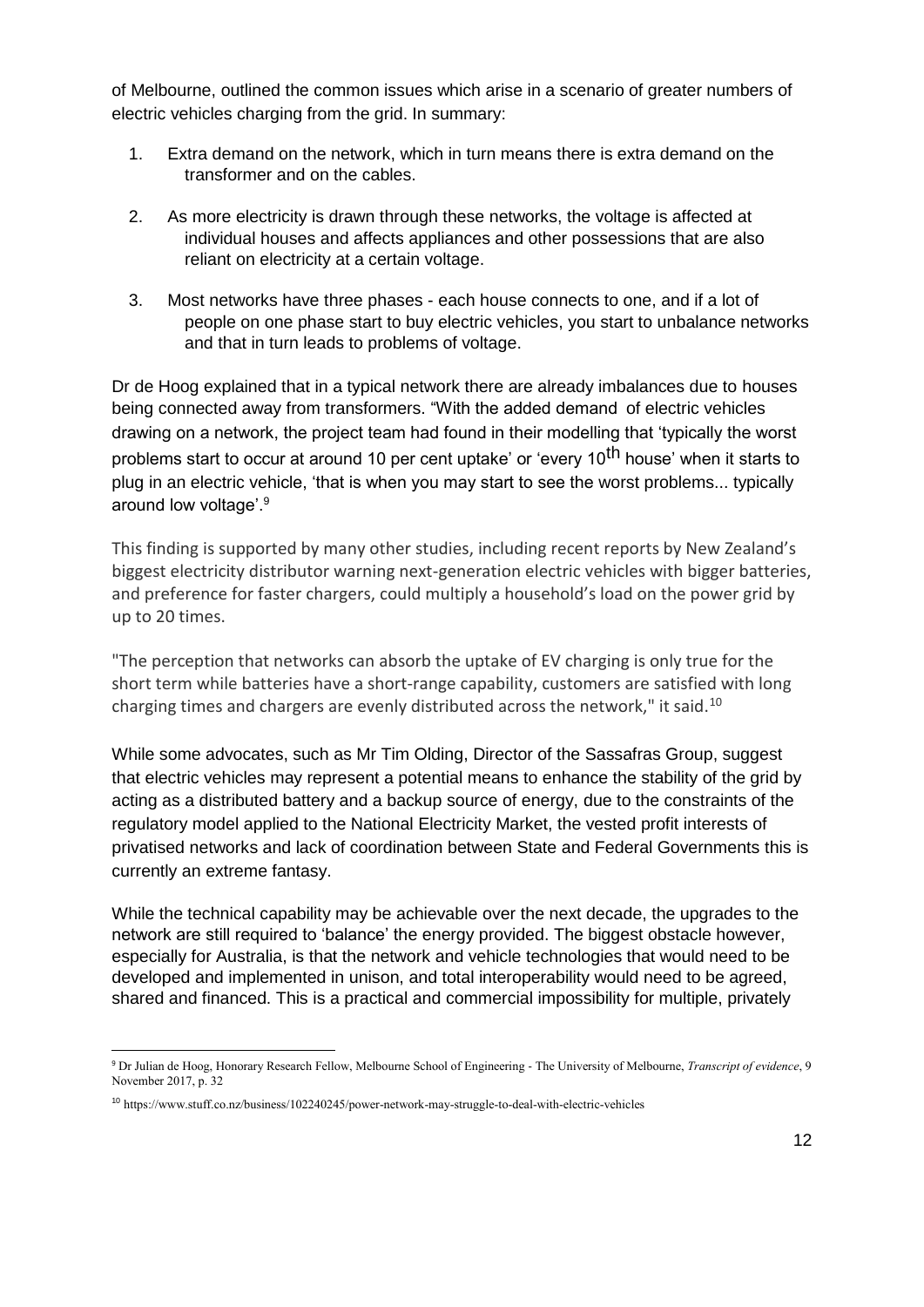owned, profit maximizing network owners which lack the economies of scale and scope, and we would argue appetite or regulatory approval, to responsibly transform their networks.

## <span id="page-12-0"></span>**5 WORKFORCE PLANNING**

The ETU's experience is that the requisite workforce in the form of available workers and capacity of workers to perform the work is still present in the geographical locations with identified dormant infrastructure. These area's also experience higher than average unemployment rates indicating the potential, with the right investment in training and skills development to ensure a readily available workforce.

Initiatives needed to ensure appropriate workforce planning should include;

- Transition incentives for workers to return to the industry
	- $\circ$  For e.g. a transition centre was set up at Elizabeth SA for workers leaving the industry. There is capacity to turn this initiative around and use it to return workers to the industry.
- Apprenticeships and in particular, mandatory apprentice rations linked to all forms of Government support to the industry;
- Development of an appropriate training package consistent with the historical concept of ensuring skills learnt are transportable.

The Federal Government needs to stop the current devolution of Australian skills, particularly through attacks and defunding of National Skills Councils and TAFE institutions.

## <span id="page-12-1"></span>**6 RECOMMENDATIONS**

The ETU Submits the following recommendations to ensure a successful pathway to investing in and supporting the establishment of a highly successful electric vehicle manufacturing and associated industries in Australia.

#### **Recommendation 1**

The Australian Government must develop and implement a strategy to re-establish vehicle manufacturing in Australia through the opportunity presented by electric vehicles and their end to end supply chain components.

## **Recommendation 2**

That COAG reverse their decision to abandon the principle of reliability of electricity supply for Australian households and investigate more efficient delivery from optimising grids economies of scale and scope, which would enable them to meet economic, social and environmental policies, including greater uptake of electric vehicles.